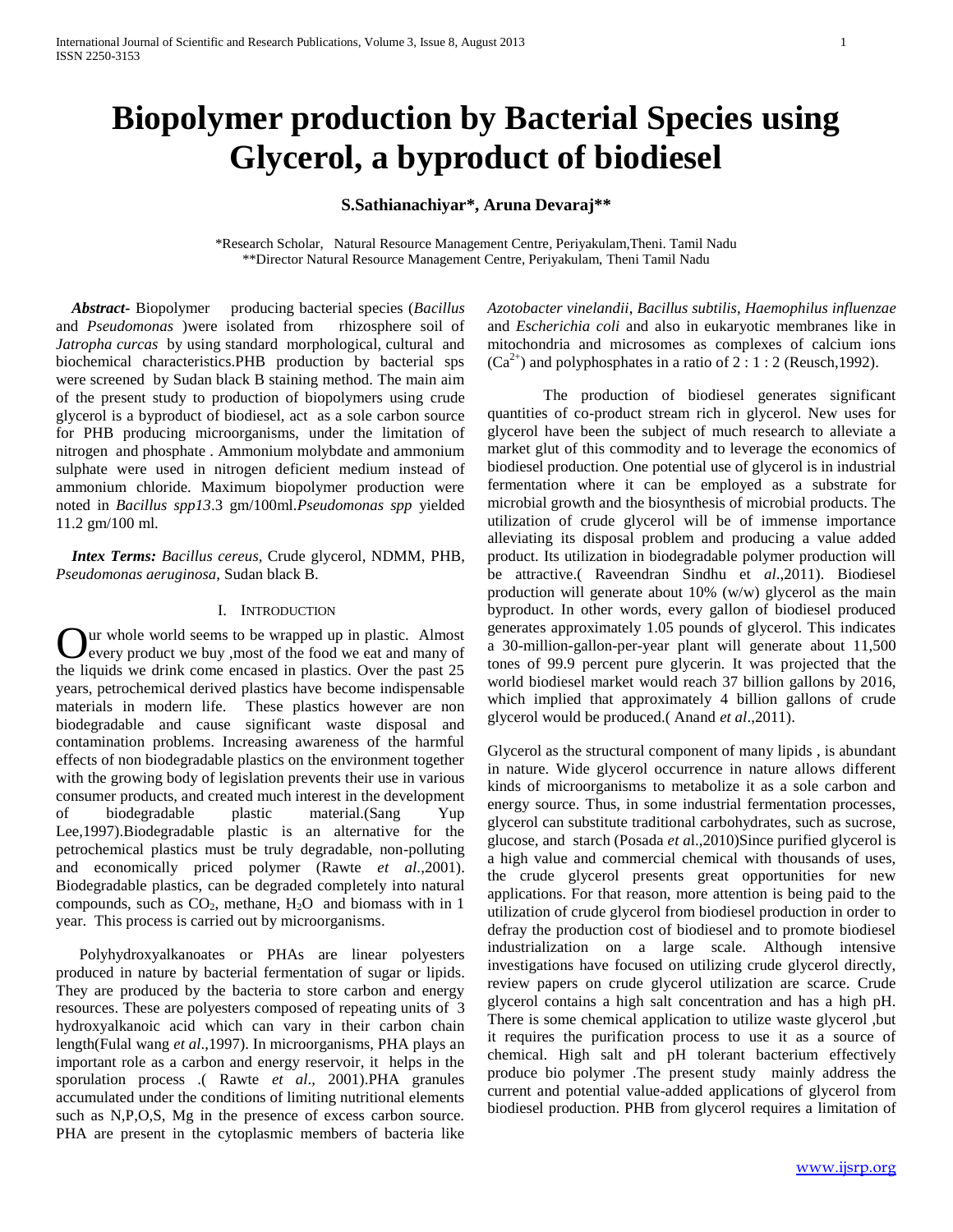an essential nutrient such as: N, P, Mg, K, O or S, and an excess of a carbon source.

The main aim of the work is the production of Biopolymers by using crude glycerol. To minimize the production cost of Bioplastics and by which making the pollution free , Eco Friendly environment from non - biodegradable plastics.

#### II.MATERIAL AND METHODS

#### **Sample Collection**

Rhizosphere soil samples were collected from *Jatropha curcas* plants in Bodinayakanur, Theni(Dt)Tamil Nadu .Soil was taken from 20cm depth and stored at room temperature until analysis. *Bacillus* and *Pseudomonas* spp were isolated from rhizospere soil . The morphological and physiological and biochemical properties of the isolates were investigated according to Bergey's method of Determinative Bacteriology (Holt *et al.,* 1993). and the cultures were maintained on nutrient agar at 4ºC.

#### *Crude Glycerol Collection*

Crude glycerol was collected during biodiesel production from *Jatropha* oil using alkali catalyst transesterification reaction. Un refined glycerol was used as a carbon source for PHB producers.

#### *Inoculum Development*

 A loop full of *Bacillus* and *Pseudomonas* culture from nutrient agar slants was inoculated in 100 ml of carbon rich growth medium containing  $(gL^{-1})$  peptone, 10; yeast extract ,10;meat extract ,5; pH,7.2±0.2 . Medium was inoculated at the rate of 1 % inoculum and incubated at 30ºC for 24 hrs with constant shaking at 120 rpm.

# **Nitrogen Deficiency Minimal Medium (NDMM) Preparation for PHB Production**

 For detecting accumulation of PHB, *Bacillus* and *Pseudomonas*  were grown in nitrogen deficiency minimal medium (NDMM) containing  $(gL^{-1})$  Na<sub>2</sub>HPO<sub>4</sub>,3.8gm;KH<sub>2</sub>PO<sub>4</sub>,2.65gm;NH<sub>4</sub>CL,2gm;  $Mgso<sub>4</sub>$  0.2 gm; glycerol, 2gm and trace minerals 1ml  $L<sup>1</sup>$  which contained  $(gL^{-1})EDTA,5 gm;ZnSO<sub>4</sub> 7H<sub>2</sub>O,2.2 gm; CaCl<sub>2</sub>,5.45$ gm;  $MnCl_2$  6H2O,5.06 gm;  $H_3Bo_3$ 0.05gm; Feso<sub>4</sub> 7H<sub>2</sub>O,4.79 gm;NH<sub>4</sub> MO,24.4 gm;Cocl<sub>2</sub> 6 H<sub>2</sub>O,1.6 gm and CuSO<sub>4</sub> 5H2O,1.57gm. The PH was adjusted to 7 with KOH. -(Rapske *et al.,* 1976).The culture was incubated at 30ºC for 48 hrs on a rotatory shaker at 120 rpm. Cells were stained with lipophilic stain Sudan black B (Murray *et al*.,1994) using slide and plate method.

## **Isolation of PHB Producers**

The PHB production by the microbes can be confirmed by staining with Sudan B black.

#### *a . Slide Method*

The cultures were grown in NDMM medium were heat fixed on a slide and immersed in 0.5% (w/w) Sudan black B staining with ethylene glycol for 5min.Then the slide was air dried, the excess

amount of stain was destained using xylene several times and blot dried with absorbent paper. Then the counter stain  $(0.5\%$  w/v aqueous saffranin) was added for 5 to 10 seconds. The slide was washed with tap water and dried. The stained cells were observed under oil immersion microscope.

#### *b . Plate Method*

Nitrogen Deficiency Minimal Medium agar plates were prepared and the test cultures were inoculated by using spread plate method. The plates were incubated at 37ºC for 48 to 72 hrs. After incubation, the plates were flooded with Sudan black B solution for 20min. Later, the solution was destained with ethanol solution .Finally the solution was drained off and observed for screening of PHB producers.

#### *PHB Production in shake flask*

PHB production occurs only under nitrogen limiting conditions (Takahiro,1986),it was carried out in two steps: i) PHB producers were grown in 500 mL Erlenmeyer flask containing 100 mL carbon rich growth medium.(Jung *et al*.,1997).Flask were inoculated at the rate of 1% inoculums (v/v)and incubated at 30ºC for 24 hrs with constant shaking at 120 rpm and ii) after getting optimal cell concentration ,cell mass was centrifuged at 10000 rpm for 10 min, washed with sterile distilled water, inoculated in nitrogen deficient minimal medium and incubated for 48 hrs at 37ºC on a rotatory shaker(120 rpm).

## *Optimization of cheap carbon source (Glycerol) and various nitrogen sources for PHB production.*

- The effect of crude glycerol from biodiesel production on PHB production by *Bacillus,Pseudomonas spp* were performed in N and P limiting conditions.
- Nitrogen sources such as Ammonium molybdate, Ammonium sulphate were used for Biopolymer production instead of Ammonium chloride.
- Glycerol (carbon source) individually added at the rate of 2g/l in NDMM medium devoid of fructose. Over night culture of PHB producers was inoculated (1%)in to NDMM medium. After 24 h incubation at 30ºC with shaking (120 rpm) the culture was used for estimation of PHB.

#### *Dry weight measurement of PHB producers*

48 hours incubated PHB producers in NDMM broth allowed centrifuged at 4000 rpm for 15 mins. The cell pellets were collected and washed with distilled water and kept allowed to dry, then the final weight measured and tabulated .

#### **Extraction of PHB**

After 48 hrs incubation cell mass was harvested by centrifugation at 10000 rpm for 10 minutes. Supernatant was discarded and the pellet was treated with equal quantity of sodium hypo chloride and the mixture was centrifuged with 5000 rpm for 15 min and then washed with distilled water,acetone respectively for washing and extraction. After washing, the pellet was dissolved in 5 mL of boiling chloroform and allowed to evaporated on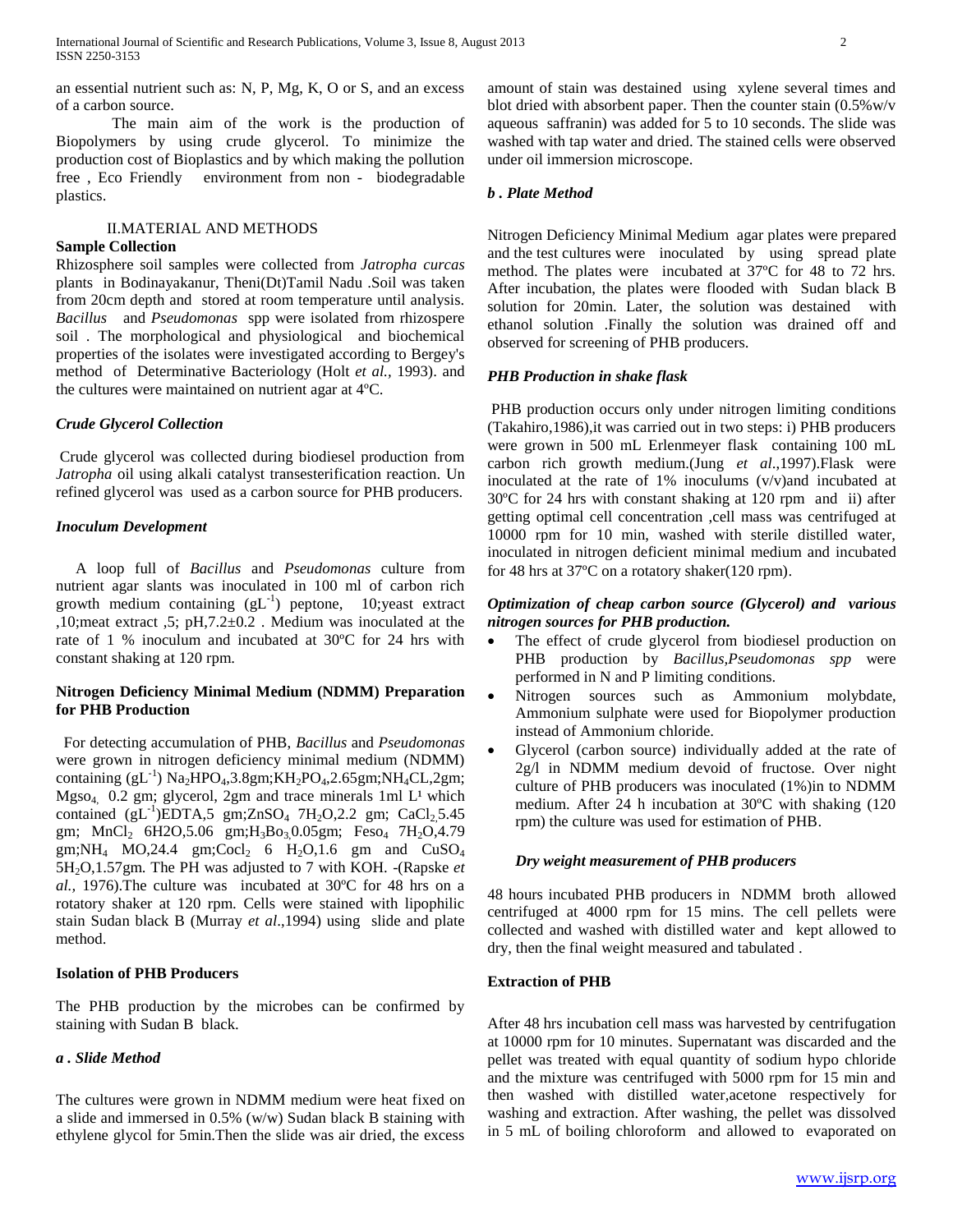sterile glass plate and kept at 4°C. After evaporation the powder was collected for further analysis.

#### **Assay of PHB**

Extracted PHB was dissolved in minimum volume(10ml) of chloroform and subjected to grarvimetric and spectrophotometric analysis. Sample containing 5 to 50 μg polymer in chloroform was transferred to a clean test tube, allowing chloroform to evaporate and 10 ml of concentrated  $H_2SO_4$  was added the tube is capped with a glass marble and heated for 10 min at 100 °C in a water bath the solution was cooled and after thorough mixing, sample was transferred to a silica cuvette and the absorbance at 235 nm was measured against a sulfuric acid blank. standard curve was established with PHB concentrations ranging from 2- 20μ g/ml PHB (Dekwer *et al*., 1999).

# **Characterization of PHB Fourier Transform Infrared Spectroscopy (FTIR**)

The presence of different functional groups in PHB was checked by FTIR. Extracted PHB (2 mg) was dissolved in 500 μl of chloroform and layered on NaCl crystal. After evaporation of chloroform, PHB polymer film was subjected to FTIR.

#### *Statistical Analysis*

Significant differences between bacterial

treatments were tested by analysis of variance by using ANOVA.The results of different nitrogen sources were subjected to identify significant differences between bacterial treatments. Probability ( P ) values of <0.05 were considered significant.

# III RESULTS & DISCUSSION

# *Screening of PHB producers*

Microbial isolates from rhizospere soil of *Jatropha curcas* were subjected for partial identification based on various biochemical tests according to Bergey's method of systematic bacteriology and confirmed as *Bacillus* and *Pseudomonas*. PHB productions were screened in bacterial sps by plate and slide methods using Sudan black B staining. In the plate method blue blackish colored granules, the intensity of the color increases as the increased amount of PHB content more in the colonies. In the slide method, blue colored granules were observed. Sudan black b is slightly basic dye and accumulate in the acidic groups of fat globules in the PHB producers. This stain is specific for lipids.

# **Effect of glycerol on PHB production**

Present study focused the effect of glycerol on PHB production under nitrogen and phosphate limitation.PHB producers used crude glycerol as carbon source. The total PHB accumulation was found to be slightly greater in the P- limit media than the Nlimit media..The PHB production were compared in constant pH(7) ,temperature(37ºC),and duration (48 hrs) using two bacterial species. Maximum PHB biomass production and yield were noted in *Bacillu*s spp(13.3gm/ 100 ml). In *Pseudomonas* the biopolymer yield was 11.2gm/100 ml respectively ,when using  $2\%$  (v/v) Crude glycerol + methanol as a feedstock over 48 h of growth in 37º C for 48 hrs.The relationship between biomass and PHB production yield were statistically significant (p<0.005). Regarding PHB yield ,the results of this study compares similarly to those of Dobroth *et al*., (2011) (0.10 g PHB per g glycerol + methanol) and Zhao *et al*., (1993) (0.12 g PHB per g methanol). However, PHB yields observed by Braunegg *et al*., (1999) (0.23 g PHB per g methanol + glycerol), Ibrahim and Steinbuchel (2010) (0.29 g PHB per g glycerol), and Cavalheiro *et al*., (2009) (0.36 g PHB per g glycerol) suggest that higher PHB yields on CG could be achieved. PHB synthesis was driven by a macronutrient deficiency. In crude glycerol both glycerol and methanol used by PHB producers to produce PHB.The bio-energetic perspective microbes (*Bacillus,Pseudomonas*) preferentially use methanol first (higher oxidation state).The results indicate methanol as a primary precursor for PHB synthesis . Dobroth *et al.,(*2011) reported that longer HRTs (Hydraulic residence time) were considered to be favorable for maximizing microbial growth and PHB production on the bio-available nutrient-poor CG. Notably, the reactor with no ammonium chloride added produced no PHB, which suggested that a minimum amount of readily bio-available nitrogen must be added to stimulate PHB synthesis and glycerol concentrations remained relatively constant, while methanol concentrations were significantly reduced (to near complete depletion). Considering the favorable microbial energetics for methanol use over glycerol (i.e., methanol exhibits a higher oxidation state), these results and conclusion align with the observations from reactors fed glycerol only. Enriched methylotrophic population was metabolizing methanol to form PHB.





# **Optimization of Nitrogen and Phosphate limitation for PHB production**

The maximum PHB production were observed in Ammonium sulphate (0.19gm /30 ml )than other nitrogen sources in *Pseudomonas* spp. Ammonium molybdate yielded (0.11gm/30ml) maximum PHB concentration in *Pseudomonas*  spp. Maximum PHB production(0.23mg/30ml) in phosphate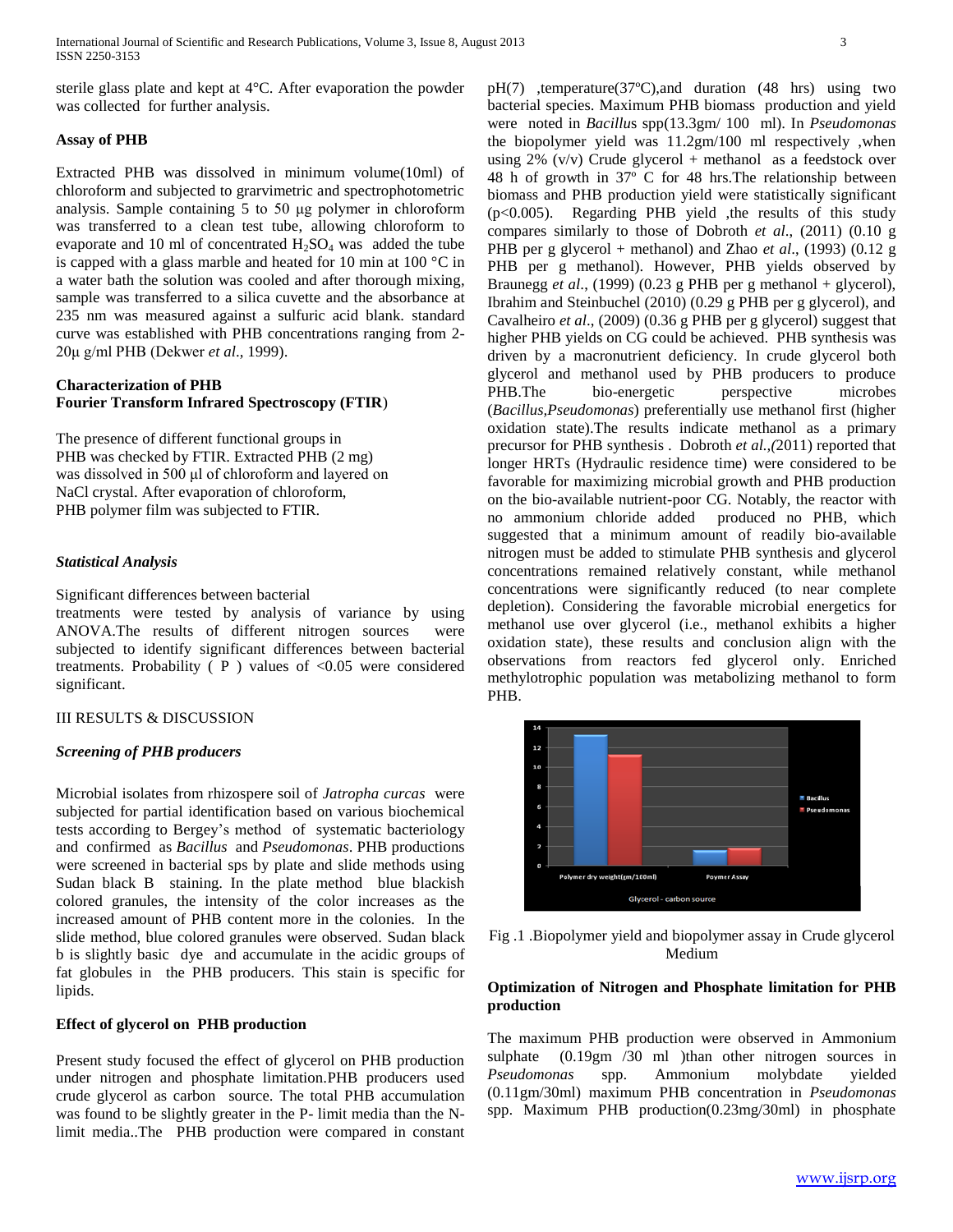International Journal of Scientific and Research Publications, Volume 3, Issue 8, August 2013 4 ISSN 2250-3153

deficiency noted in *Pseudomonas* spp. The values were statically significant ( $p<0.005$ ).



Fig. 2. Biopolymer yield and biopolymer assay in various nitrogen sources.



Fig.3. Biopolymer yield and biopolymer assay in Phosphate deficiency medium.

#### **FT-IR Analysis**

The FT-IR spectra are dominated by the absorbances for the major cellular constituents, namely, PHB (in the case of PHBproducing microorganisms) and cellular proteins from crude glycerol. FTIR spectra of extracted polymer shown peaks at 1743.65 and  $1649.14$  cm<sup>-1</sup> corresponding to C=O stretch of methyl group present in the PHB molecular chain. The peak at 1523.76 and 1419.61 corresponding to N-H Bend. These are the amide I band at  $1,649.14 \text{ cm}^{-1}$ , which is due primarily to the amide(methanamide) carbonyl stretching vibration, and the amide II band at  $1,523.76$  cm<sup>-1</sup>, which is due mostly to N-H bending vibrations. FTIR spectra revealed the functional groups of PHB.



#### IV CONCLUSION

 The research study presented that *Bacillus* and *Pseudomonas* have potential to produce PHB from crude glycerol with methanol .The PHB producers synthesise PHB from methanol from crude glycerol with PHB synthesis seemingly driven by a macronutrient deficiency under the optimized conditions using nitrogen and phosphate limitation .Crude glycerol reduce PHB production cost by using the inexpensive carbon source for industrial use.

#### **REFERENCES**

- 1. P.Anand, R.K.Saxena, A comparative study of solventassisted pretreatment of biodiesel derived crude glycerol on growth and 1,3-propanediol production from *Citrobacter freundi***.** New Biotechnol .2011**,** pp.1-7.
- 2. G.Braunegg, K.Genser, R.Bona, Haage, G., F.Schellauf, E.Winkler, Production of PHAs from argicultural waste material.Macromolecular Symposia. 1999;144, 375–383.
- 3. J.Cavalheiro, M.de Almeida, C.Grandfils, M.M.R.da Fonseca, Poly(3-hydroxybutyrate) production by Cupriavidusnecator using waste glycerol.Process Biochemistry.2009; 44 (5), 509–515.
- 4. Doan, Thuoc Van, Nguyen, Binh Thi, Polyhydroxyalkanoates production by a bacte- rium isolated from mangrove soil samples collected from Quang Ninh province. J. Viet. Env. 2012; 3(2); 76-79.
- 5. Z.T.Dobroth, Shengjun Hu,E.R. Coats,A.G. McDonald, Polyhydroxybutyrate synthesis on biodiesel wastewater using mixed microbial consortia. Bioresource Technology 102 (2011) 3352–3359.
- 6. D.Dekwer ,D.C. Hempel , Microaerophilic production of alginate by *Azotobacter vinelandii*,Von der Gemeinsamen Naturwissenscha ftlichen, Fakultat der Technischen UN. Carolo-Wilhelmina zu Braunschweig, Edited by Wael Sabra, aus Alexandria, Agypten.1999: 37-54.
- 7. Fulal wang , Sang yup lee, Poly C3 hydroxybutyrate production with high productivity and high polymer content by a fed – batch culture of *A. latus* under Nitrogen Limitation Appl. Environ. Microbiol.1997; 63 : 3706 – 3706.
- 8. Holt Bergey's Manual of Bateriology.1997, Volume1, Second Edition.